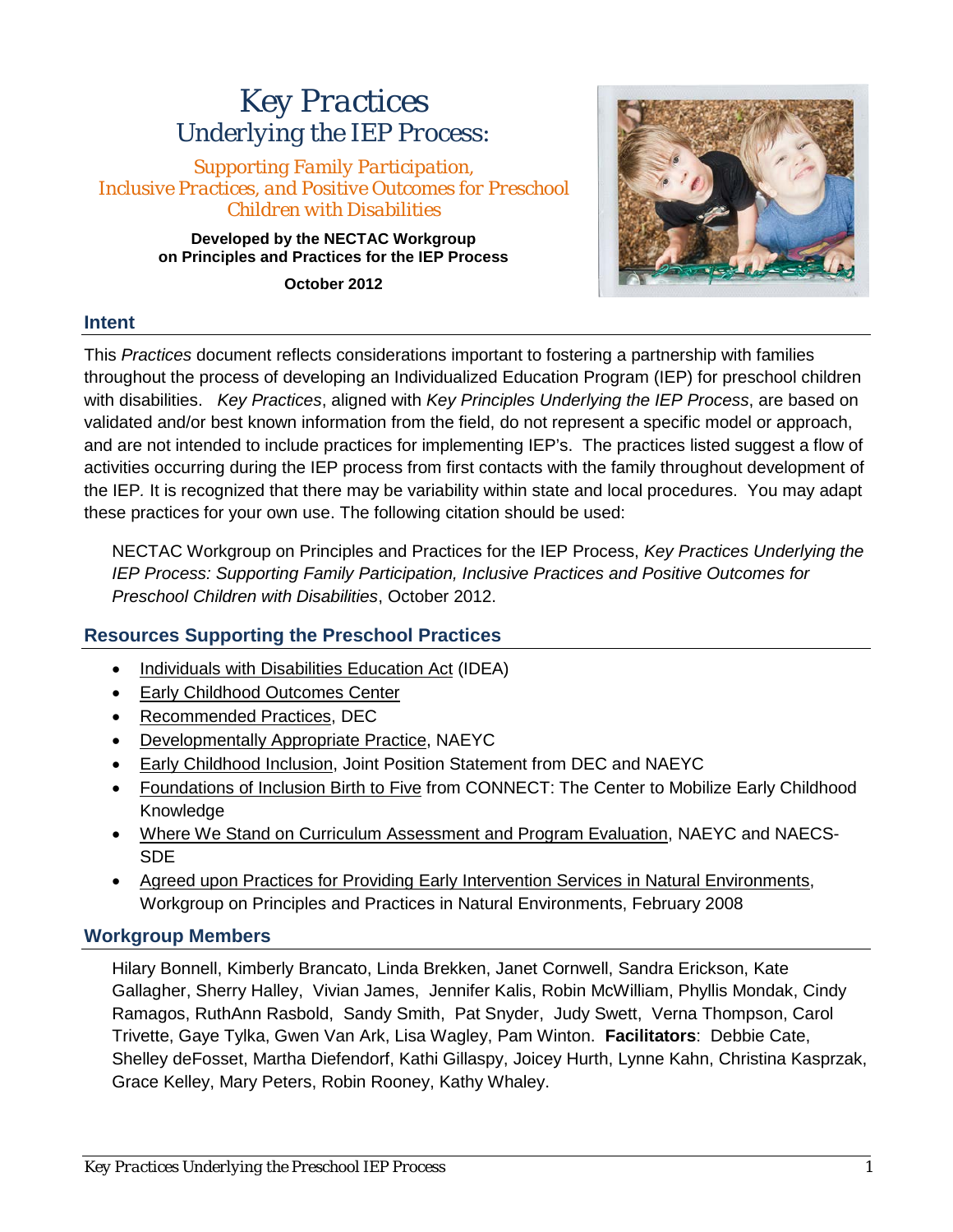#### **First Contact with Families from Referral to Evaluation**

#### **1. Ensure a smooth transition for children exiting Part C/Early Intervention.**

- a. Participate in transition planning conferences and activities with the Part C/Early Intervention program and the family to build a positive relationship and effective communication.
- b. Share information about the process for determining eligibility for preschool special education and allow opportunities for the family to ask questions and share their priorities for their child.
- c. Work with the Early Intervention program staff and families to conduct transition activities and processes in a way that actively supports and prepares the child and family's adjustment to future settings.

#### **2. Become acquainted and establish rapport with the family for all referrals.**

- a. Welcome the family by being respectful of family culture and circumstances, and learn how the family prefers to share and receive information.
- b. Provide interpreter or translator services, if needed, for the family to understand and participate throughout the process.
- c. Acknowledge the family's expertise and ask about their child's interests and capabilities.
- d. Phrase discussions in ways that are positive; focus on the strengths of the child and, as much as possible, state what the child is able to do instead of focusing on what the child cannot do.
- e. Use language that is easily understood by all participants; ask if anyone has questions.
- f. Promote participation of the family throughout the referral process.
- g. Establish clear and ongoing communication by providing a contact person for the family.

#### **3. Begin with a conversation to understand family priorities and concerns.**

- a. Use open-ended questions to learn about the family's priorities and concerns.
- b. Listen to the family and encourage them to share information about the child's strengths and interests.
- c. Explain that variability occurs in young children's development and how a child's unique abilities, strengths and experiences influence early learning.
- d. Listen for developmental "red flags" that may impact the child's ability to learn or be effectively engaged with others and/or within the environment.
- e. Ask the family if others have expressed any concerns about the child's development.
- f. Consider medical information and conditions that may be affecting the child's ability to learn.
- g. Consider and discuss with the family any other information that may exist, including observations, screening, assessment, and/or reports from other sources.
- h. Provide information about community programs, resources and/or services in response to the family's questions.

#### **4. Describe preschool special education as a system of educational services for children who are eligible.**

- a. Explain the general purpose of preschool special education.
- b. Provide information on how eligibility for preschool special education services is determined for a child.
- c. Explain the Individuals with Disabilities Education Act (IDEA) rights and procedural safeguards.
- d. Provide information about support groups that the family may choose to contact.
- e. Explain that the family's permission is needed in order for the school district to request, review or share pertinent information.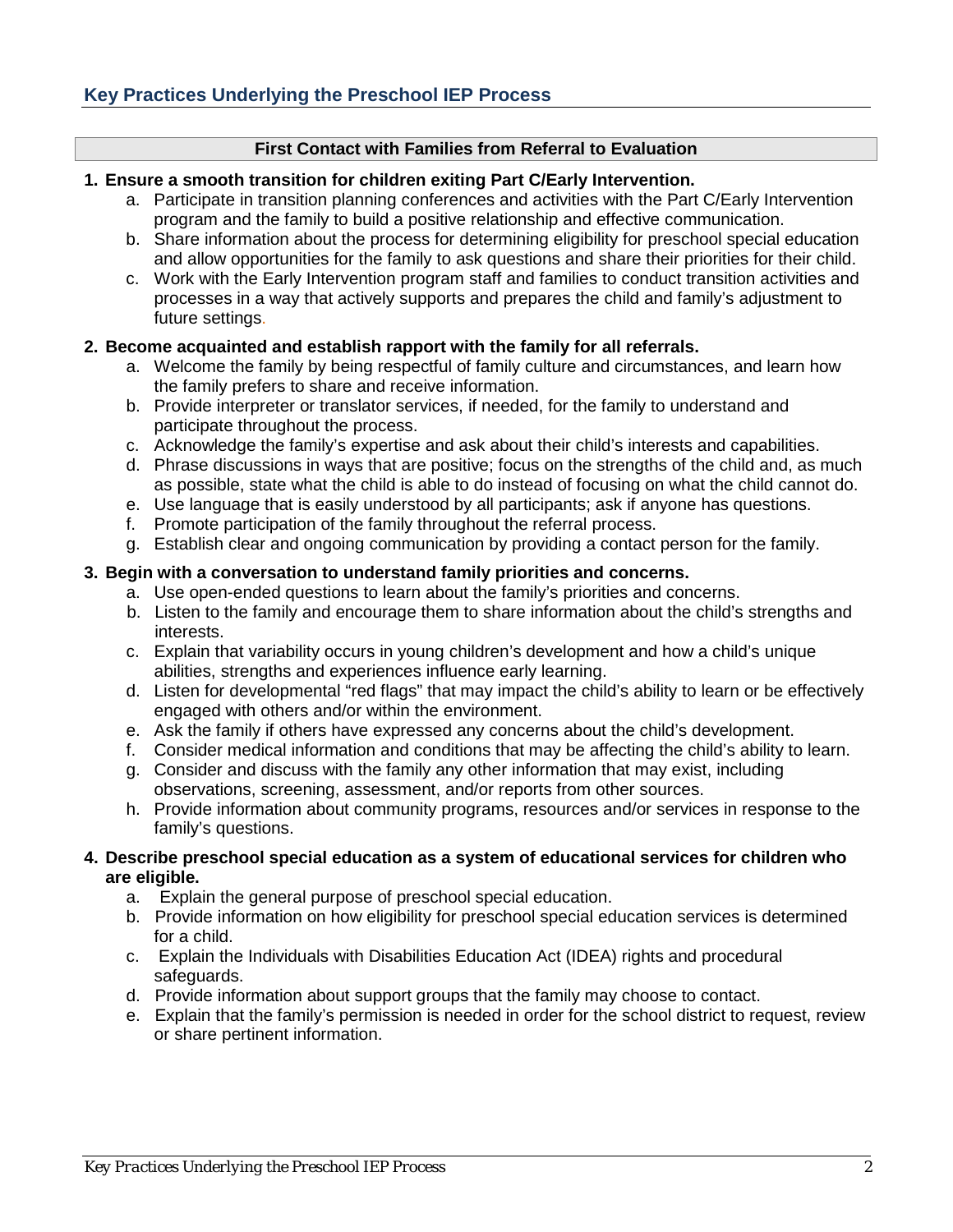## **5. Determine next steps in the referral process with the family.**

- a. Decide what additional information is needed in order to learn more about the child.
- b. Be sure that the family understands the purpose and process involved for any information gathering activities and allow opportunities for questions and discussion.
- c. Determine with the family if the child's skills, abilities and behaviors are representative of interactions at home and with familiar people.
- d. Determine with the family the need for an evaluation for special education services.
	- i. If there are no developmental concerns, OR if there are concerns and the family does not want their child to be evaluated:
		- Offer information about other available community resources that might be of interest to the family.
		- Explain that the family can contact the school district any time in the future if they have concerns about their child's development, and provide contact information to the family.
		- Share resources on developmental milestones and tips for promoting development.
	- ii. If there are developmental concerns and the family agrees to an evaluation, explain the next steps for the process of conducting an evaluation to determine if their child might be eligible for preschool special education services.

## **Evaluation/Assessment and Eligibility Determination**

- **6. Explain the broad purposes and process of evaluation/assessment for the child's eligibility for preschool special education, and if eligible, Individualized Education Program (IEP) development.** 
	- a. Welcome the family; share the sequence of the evaluation/assessment process and acknowledge the value of the family's participation.
	- b. Allow time for the parents to ask questions and offer suggestions based on their knowledge of their child.
	- c. Discuss with the family relevant individual, cultural, and linguistic characteristics that may influence evaluation/assessment.
	- d. Explain that assessment includes consideration of the child's ability in the three early childhood outcome areas of social-emotional relationships, knowledge and skills, and the child's use of appropriate behaviors to meet his or her needs.
	- e. Develop with the family a list of specific questions they would like to have answered through the evaluation/assessment process.
	- f. Provide and review all rights and procedural safeguards, obtain consent for the evaluation, and invite questions in order to ensure the family's understanding.
	- g. Schedule evaluation/assessment times and locations that are convenient and agreed upon by the family and other team members, using the family's preferred method of communication (such as phone or email).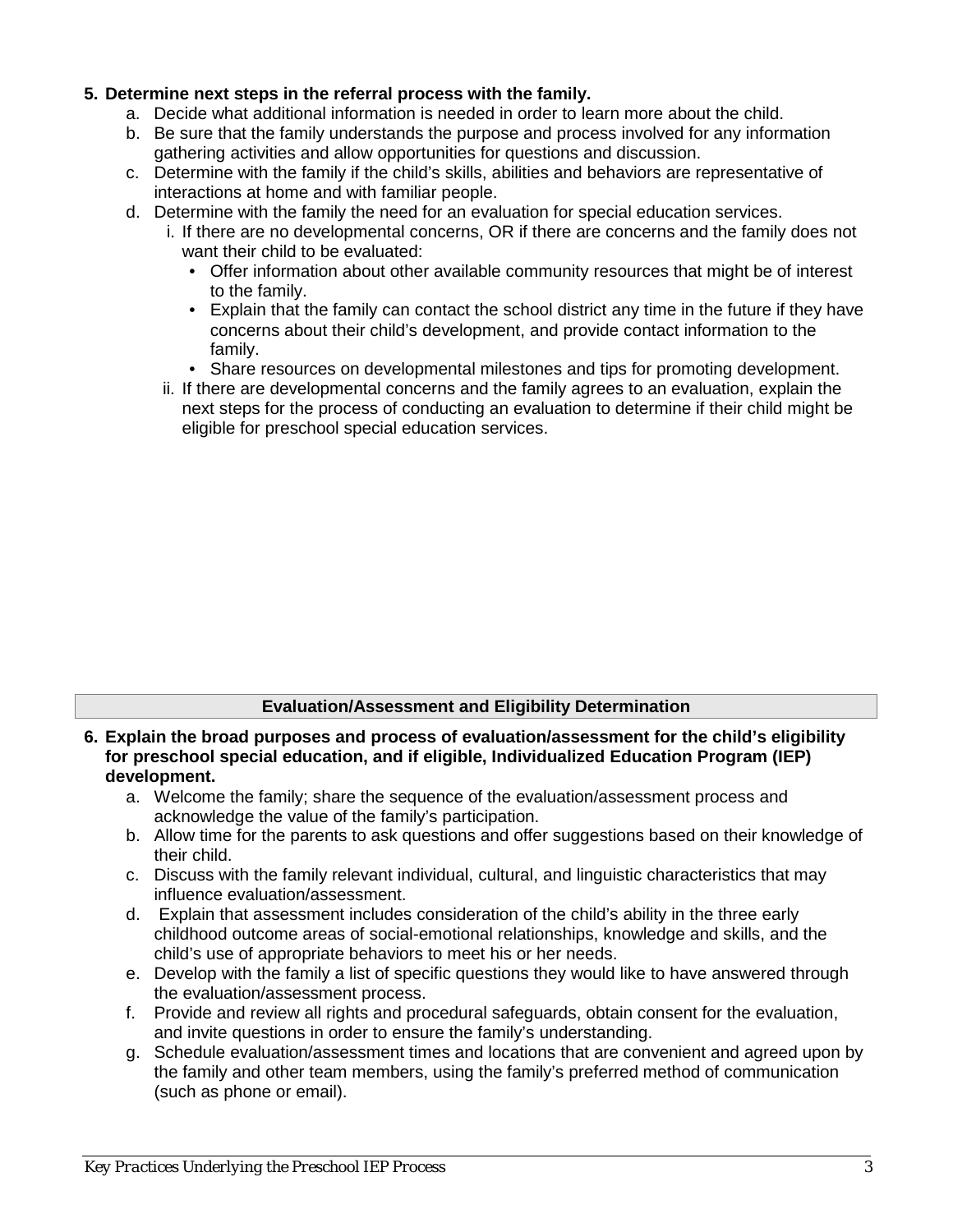- **7. Review information regarding the child's skills, knowledge, behavior, and interactions within the family's everyday routines and activities.**
	- a. Ask open-ended questions to learn about the child's strengths, interests, challenges, skills and behaviors across settings and situations.
	- b. Encourage the family to describe their child's engagement with people and materials, participation, and social interaction in daily routines and activities.
	- c. Listen and note information about the child's development, including development in the three early childhood outcomes areas of social-emotional relationships, knowledge and skills, and the child's use of appropriate behaviors to meet his or her needs.
	- d. Review existing reports, including screening results and family information, to identify the necessary assessments/evaluations, considering the needs and interests of the child and family.
	- e. For children who are transitioning from the early intervention program, review and consider IFSP information and early childhood outcomes.

### **8. Evaluate and assess the child's early learning and functional skills, including needs, interests and preferences.**

- a. Use evaluation/assessment procedures that support the family's participation and knowledge.
- b. Ensure evaluations/assessments are performed in the child's native language and/or usual way of communicating.
- c. Gather information from the family about the child's interests, preferences, and engagement with people and materials, across settings and routines.
- d. Use multiple sources of information, including input from people who know the child, when making decisions about evaluation/assessment.
- e. Use evaluation/assessment procedures and observations across settings to understand the child's developmental and functional skills, including skills that are emerging, in the three early childhood outcome areas (i.e.., social relationships, knowledge and skills, and the child's use of appropriate behaviors to meet needs).
- f. Observe the child's behaviors in typical routines and activities.

## **9. Determine if the child is eligible for preschool special education services.**

- a. Provide and explain prior written notice for the eligibility decision and explain procedural safeguards, including procedures to resolve any disagreement.
- b. Review and summarize findings and share perspectives of all team members, including the family.
- c. Discuss the child's eligibility for the program, and as a team, determine eligibility.
	- i. If the child is determined not eligible by the team, discuss possible community resources and explain the process for contacting the school district if there are future concerns.
	- ii. If the child is determined eligible, schedule the Individualized Education Program (IEP) meeting using the family's preferred method of communication, at a time and location that is convenient and agreed upon by the family and other team members.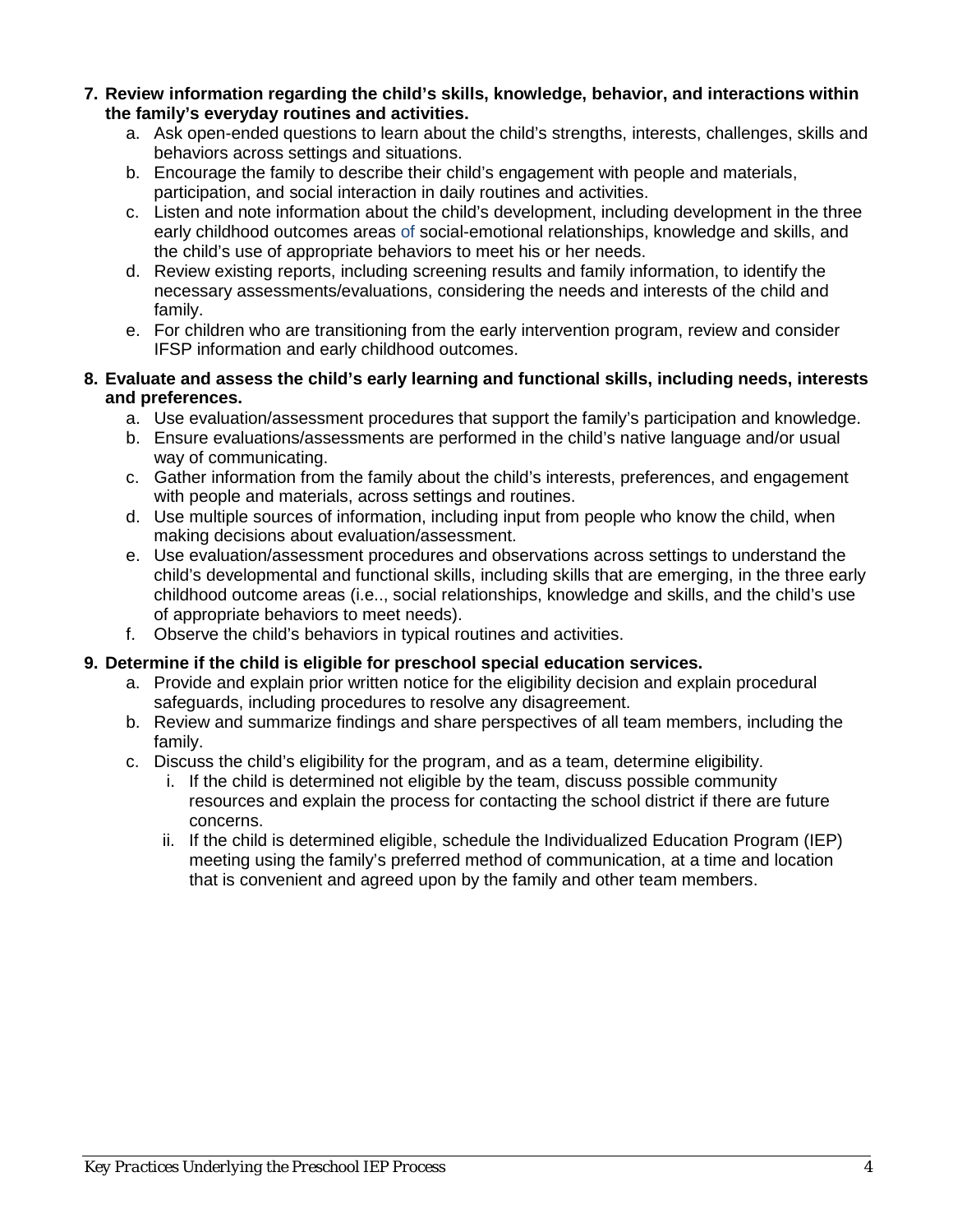## **Development of the Individualized Education Program (IEP)**

#### **10. Establish a welcoming and respectful climate for family members and caregivers as equal members of the IEP team.**

- a. Emphasize the family's role as an equal team member in developing the IEP, with essential knowledge to share about their child's development and learning.
- b. Introduce and describe the roles of the IEP team members and how each contributes to the development and implementation of the IEP.
- c. Use active and engaging communication that encourages all team members to share observations and raise questions in the development of the IEP.
- d. Ensure that everyone at the meeting understands the terms that are used, explain what terms mean, and avoid the use of acronyms and technical terms.

## **11. Review the purpose and process of the IEP meeting.**

- a. Explain the meeting process thoroughly.
- b. Describe the IEP as a dynamic plan, developed by the team to guide the provision of special education and related services.
- c. Provide and explain procedural safeguards with the family, asking if they have any questions.

#### **12. Review information collected during referral and early contacts with the family to identify their concerns, interests and priorities.**

- a. Review and update family concerns, interests, and priorities in the context of the child and family's activities and routines and in relation to the state's early learning foundations/standards including three early childhood outcome areas (i.e., social relationships, skills and knowledge, and the child's use of appropriate behaviors to meet needs).
- b. Allow time for the family to discuss their concerns, interests and priorities with the team.
- c. Review information about the child's health and special factors related to development and how the identified disability may impact the child's ability to learn or participate in ageappropriate activities.

## **13. Review the child's current knowledge, skills, and previously gathered information.**

- a. Ensure that the report of present levels of the child's early learning and functional development across all domains focus on skills, strengths, and behaviors in the context of activities and routines, and consider the three early childhood outcome areas.
- b. Review and document the child's unique preferences, abilities, emerging skills, engagement with people and materials, and participation in various routines and activities.
- c. Summarize the child's skills and behaviors in relation to typical development.
- d. Discuss and document the need for special instructional strategies, support, or adaptations.
- e. Discuss how the early childhood outcome areas will be assessed, and how the child outcomes summary rating will be made according to state policies and procedures.

#### **14. Collaboratively develop IEP goals to address the child's identified needs and promote positive developmental outcomes.**

- a. Discuss goals to enhance the child's early learning and functional development, engagement with people and materials, social relationships, knowledge and skills, and the child's use of appropriate behavior to meet his/her needs in family, school and community routines and activities.
- b. Provide opportunities for the family to suggest goals and strategies that address their priorities and concerns in the child's everyday routines. .
- c. Identify potential goals and discuss what the child can reasonably achieve within one year.
- d. Ensure that the goals are written with respect to appropriate early learning foundations/standards and reflect what other children this age are learning and doing.
- e. Write goals using active language that is specific, measurable, attainable, and realistic, and that can be demonstrated by the child across settings.